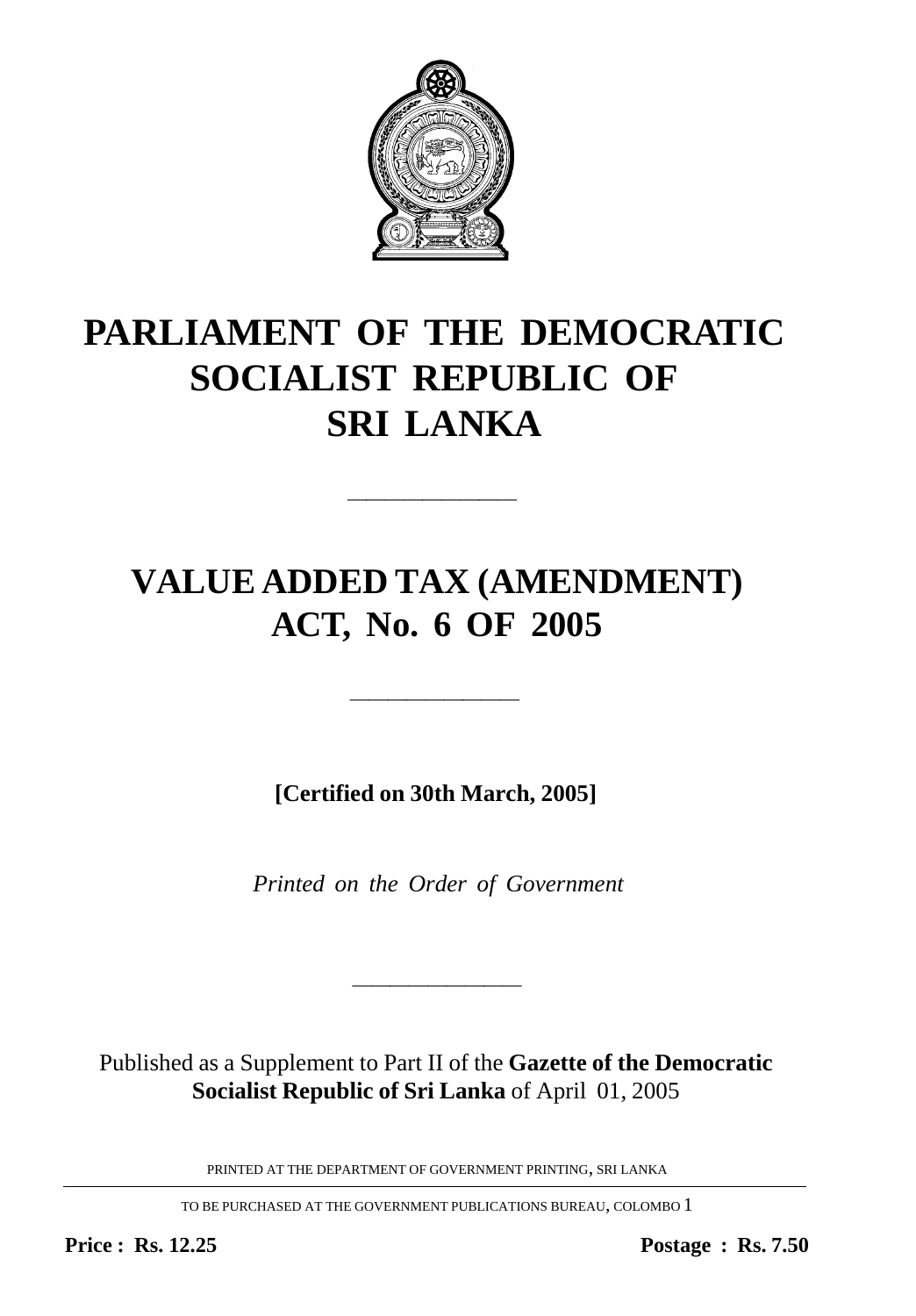[Certified on 30th March, 2005]

L. D — O. 57/2004.

AN ACT TO AMEND THE VALUE ADDED TAX ACT, NO. 14 OF 2002

BE it therefore enacted by the Parliament of the Democratic Socialist Republic of Sri Lanka as follows :—

Short title. **1.** This Act may be cited as the Value Added Tax (Amendment) Act, No. 6 of 2005.

**2.** Section 2 of the Value Added Tax Act, No. 14 of 2002 (hereinafter referred to as the "principal enactment") is hereby amended as follows :—

Amendment of section 2 of Act, No. 14 of 2002.

- (1) in subsection (1) of that section
	- (*a*) by the substitution for the words "as the case may be-" of the words "as the case may be, subject to the provisions of section 2A, at the following rates :—";
	- (*b*) in subparagraph (ii) of that subsection—
		- (1) by the substitution for the words "for any taxable period commencing on or after January 1, 2004" of the words "for any taxable period commencing on or after January 1, 2004 and ending on or before —
			- (*a*) November 18, 2004 in respect of goods specified in the Third Schedule ; and
			- (*b*) December 31, 2004 in respect of goods for which the Third Schedule does not apply.".
		- (2) by the substitution for the words "at zero *per centum." o*f the words "at zero *per centum;";*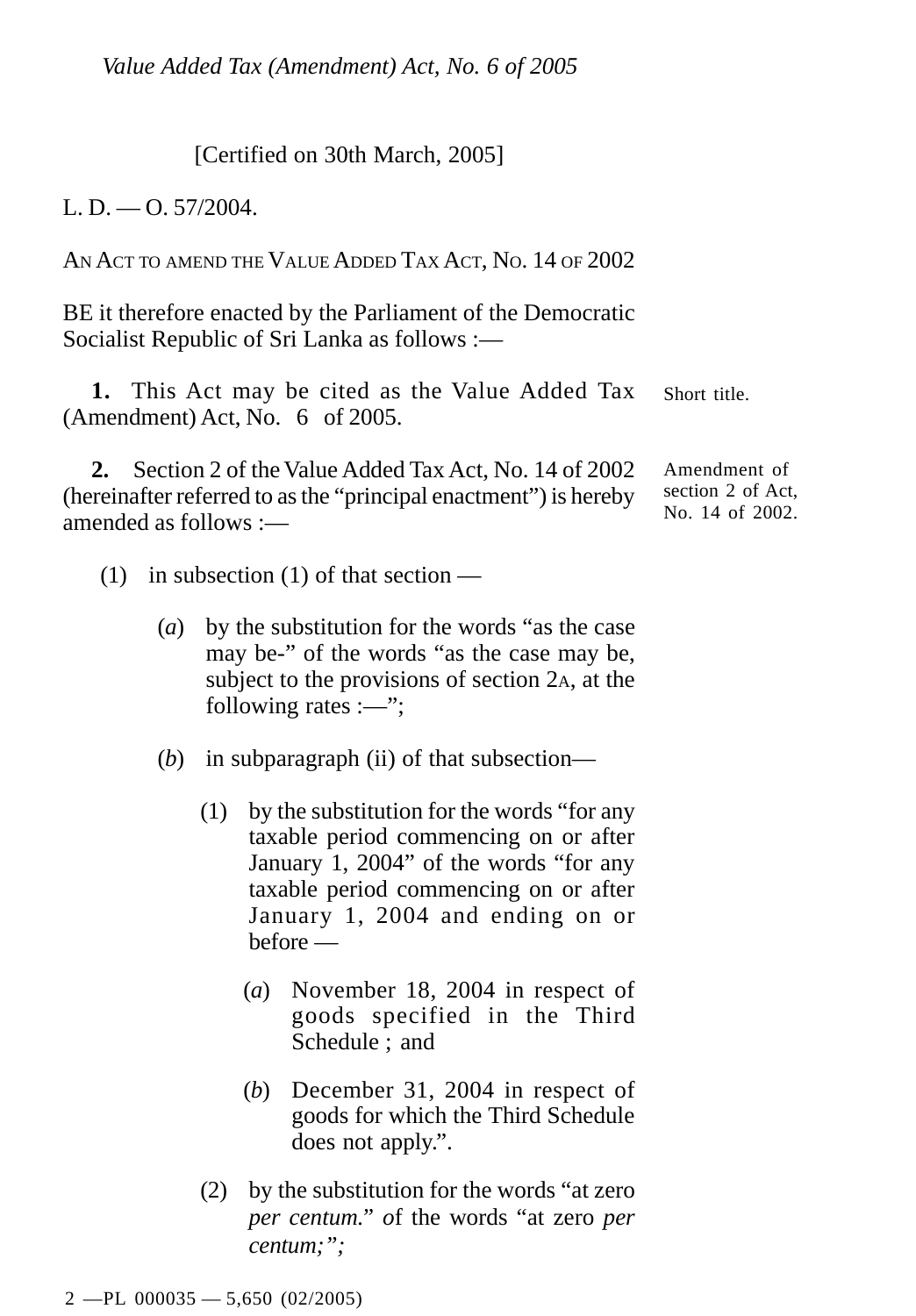- (*c*) by the addition immediately after subparagraph (ii) of that subsection of the following new sub-paragraphs :—
	- "(iii) for the period commencing on November 19, 2004 and ending on or before December 31, 2004 and for any taxable period commencing on or after January 1, 2005 at the rate of five *per centum* (Basic Rate ) (of which tax fraction is 1/21) on the value of such goods supplied or imported as referred to in the Third Schedule other than such goods chargeable with tax at zero *per centum ;*
		- (iv) for any taxable period commencing on or after January 1, 2005 at the rate of eighteen *per centum* (Luxury Rate) (of which Tax Fraction is 9/59, on the value of such goods or services supplied or goods imported as referred to in the Fourth Schedule other than such goods or services chargeable with tax at zero *per centum ;* and
		- (v) for any taxable period commencing on or after January1, 2005 at the rate of fifteen *per centum* (Standard Rate) (of which the Tax Fraction is 3/23) on the value of such goods or services supplied or goods imported other than in respect of the following :—
		- (*a*) goods or services chargeable with tax at zero *per centum;* and
		- (*b*) goods or services specified in the Third Schedule or the Fourth Schedule of this Act.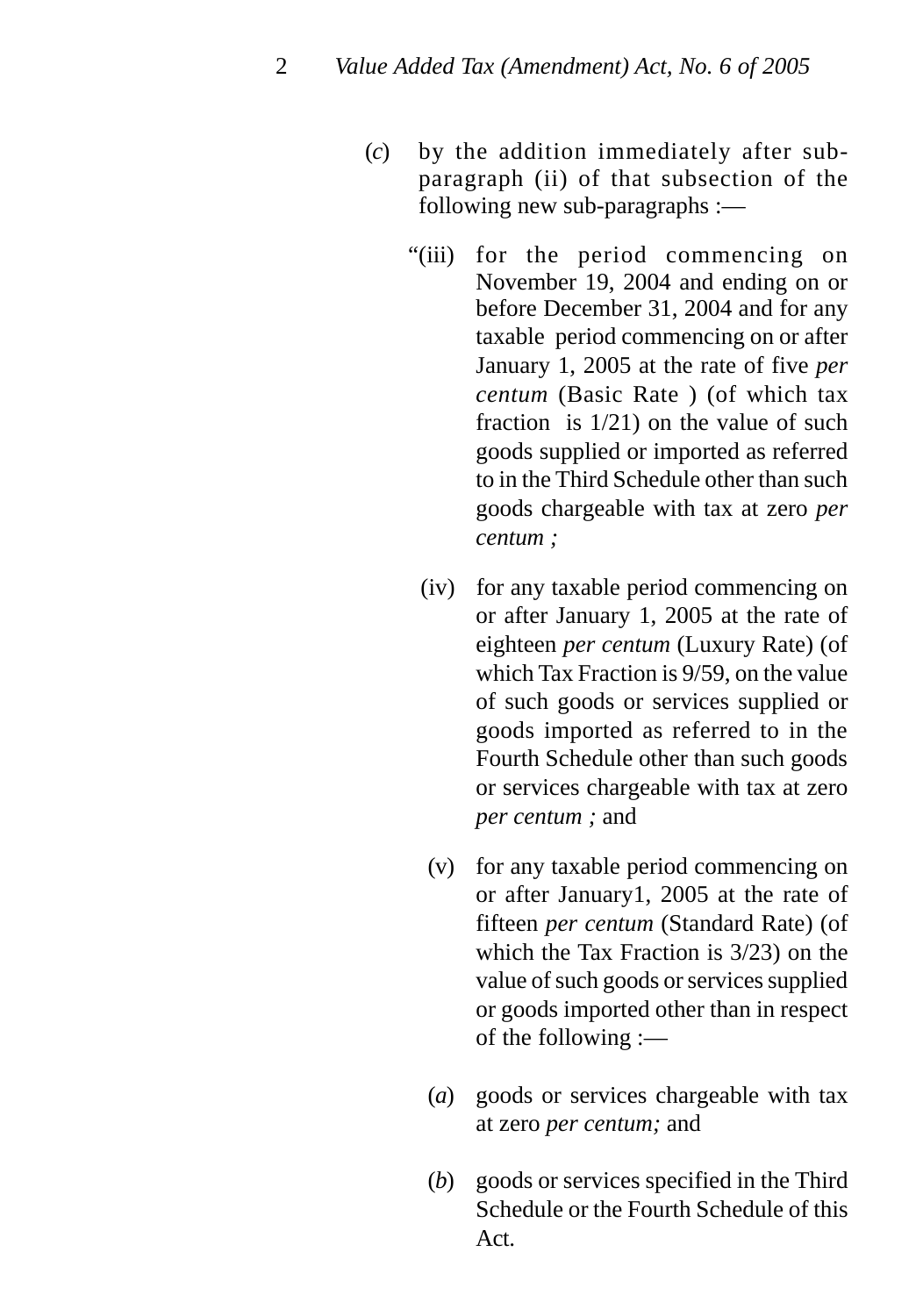- (2) in subsection (2) of that section
	- (*a*) in paragraph (*a*) of that subsection by the substitution for the words "on any tea supplied by" of the words "on any tea supplied prior to January 1, 2005 by";
	- (*b*) in paragraph (*b*) of that subsection by the substitution for the word "supplies." of the words "supplies ;";
	- (*c*) by the addition immediately after paragraph (*b*) of that subsection of the following new paragraphs :—
		- "(*c*) (i) on the supply with the approval of the Textile Quota Board established by the Textile Quota Board Act, No. 33 of 1996, of any goods manufactured in Sri Lanka by such supplier to be utilized for the purpose of manufacture of garments for export either by manufacturers who are registered with the Textile Quota Board or through Export Trading Houses registered with the Board of Investment of Sri Lanka; or
			- (ii) on the supply of finished garments manufactured in Sri Lanka by such supplier with the approval of the Textile Quota Board established by the Textile Quota Board Act, No. 33 of 1996, to be exported through Export Trading Houses registered with the Board of Investment of Sri Lanka under section 17 of the Board of Investment of Sri Lanka Law No. 4 of 1978,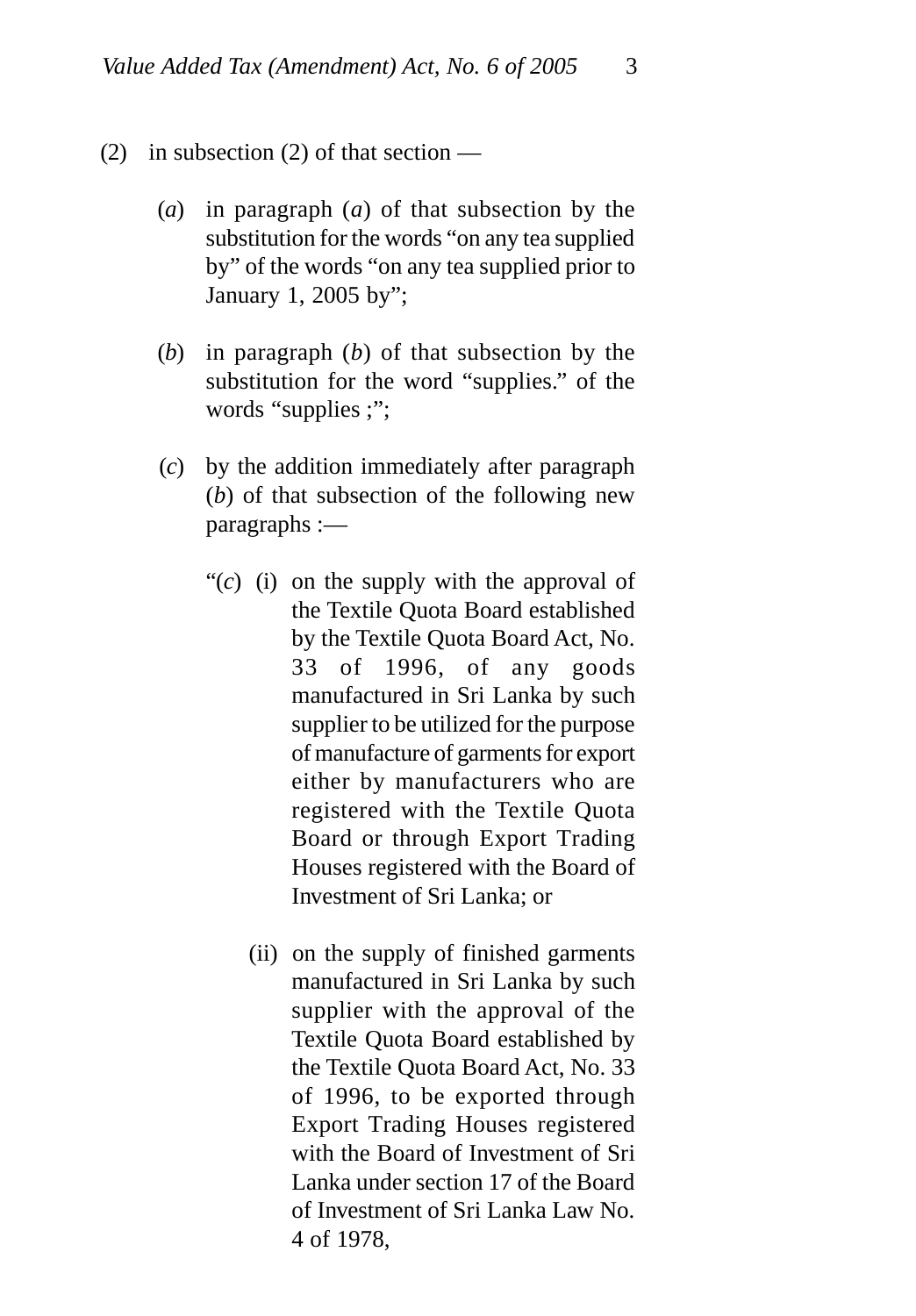until such time as the activities of such garment manufacturers are monitored by the Textile Quota Board and the Textile Quota Board furnishes the reconciliation on the disposal of such goods on a quarterly basis as stipulated by the Commissioner-General to the satisfaction of the Commissioner-General, that such finished goods are in fact exported by the recipient of the supplies.

- (*d*) on the supply with the approval of the Export Development Board, established by the Sri Lanka Export Development Act, No. 40 of 1979 with the concurrence of the Ministry of the Minister in charge of the subject of Finance of any goods manufactured in Sri Lanka by such suppliers to be utilized for the purpose of manufacture of goods other than the goods referred to in paragraph (*c*) of this subsection by manufactures who are registered with the Export Development Board as exporters, until such time as the activities of such manufacturers are monitored by the Export Development Board with the approval of the Ministry of the Minister in charge of the subject of Finance and the Export Development Board, furnishes the reconciliation on the disposal of such goods on a qurterly basis as stipulated by the Commissioner-General to the satisfaction of the Commissioner-General, that such furnished goods are in fact exported by the recipient of the supplies.
- (3) in subsection (3) of that section
	- (*a*) in paragraph (*e*) thereof, by the substitution for the words "on or before December 31, 2002:" of the following words "on or before December 31, 2002;"; and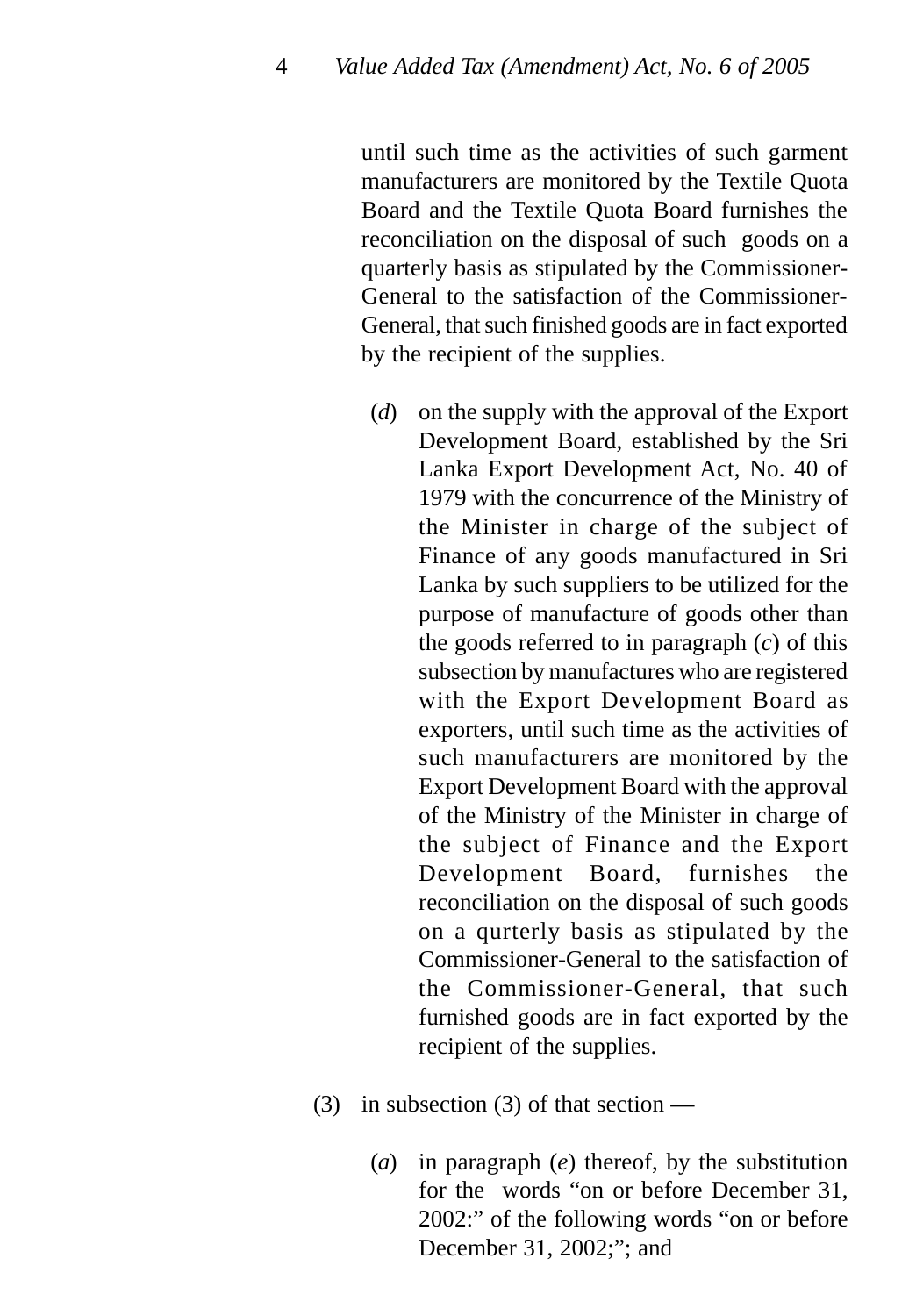- (*b*) by the addition immediately after paragraph (*e*) of that subsection of the following new paragraph :—
	- (*f)* any fabric or accessories imported by any person for the purpose of manufacture of garments for export, who has registered with the Textile Quota Board established under the Textile Quota Board Act, No. 33 of 1996, with the approval of the Textile Quota Board and under the supervision of the Director-General of Customs or the Board of Investment as the case may be.".

**3.** The following new section is hereby inserted immediately after section 2 of the principal enactment and shall have effect as section 2A of that enactment :—

Insertion of new section 2<sub>A</sub> in the principal enactment.

"Minister may vary the rates by Order.

2A. (1) The Minister may by Order vary the rates specified in section 2 insofar as the same relates to the increasing or reducing of the rates previously specified, and to such extent as it relates to the imposition of Value Added Tax specified under the aforesaid section.

(2) The Order made by the Minister under subsection (1) shall be in operation immediately upon the Minister affixing his signature thereto.

(3) Every such Order shall as soon as convenient be published in the *Gazette.*

(4) Every such Order shall as soon as convenient thereafter be approved by a Resolution of Parliament.

(5) Where any such Order is not approved by Parliament it shall be deemed to be rescinded with effect from the date of such Resolution.".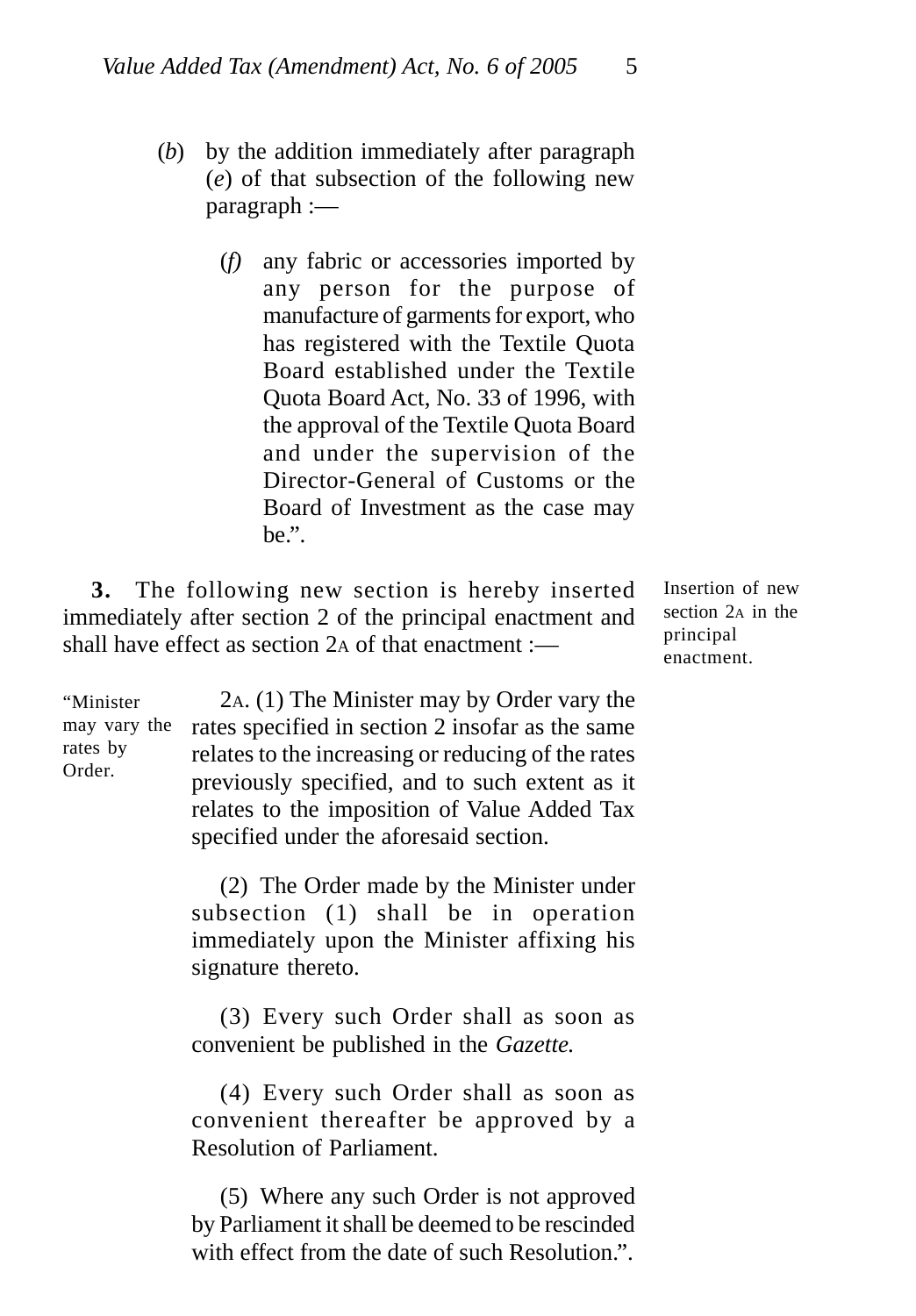Amendment of section 3 of the principal enactment.

Replacement of section 6 of the principal enactment.

**4.** Section 3 of the principal enactment is hereby amended in paragraph (*d*) of that section by the substitution for the words "August 1, 2002," of the words "August 1, 2002 but prior to January 1, 2005,".

**5.** Section 6 of the principal enactment is hereby repealed and the following section substituted therefor :—

6. The value of goods imported shall be the aggregate of — "The value of the goods imported.

- (*a*) the value of the goods determined for the purpose of custom duty increased by five *per centum* ; and
- (*b*) the amount of any custom duty payable in respect of such goods with the addition of any surcharge, cess, any Port and Airport Development Levy payable under the Finance Act, No. 11 of 2002, and any excise duty payable under the Excise (Special Provisions) Act, No. 13 of 1989 on such goods.".

Amendment to section 7 of the principal enactment.

**6.** Section 7 of the principal enactment is hereby amended in paragraph (*b*) of subsection (1) of that section by the addition immediately after sub-paragraph (vi), the following new sub-paragraph :—

"(vii) the provision of services to overseas buyers by a garment buying office registered with the Ministry of Industries under the supervision of the Textile Quota Board established under the Textile Quota Board Act, No. 33 of 1996, where payment for such service is received in foreign currency, through a Bank in Sri Lanka insofar as such services are identified by the Commissioner-General as being services essential for facilitating the export of garments to such overseas buyers.".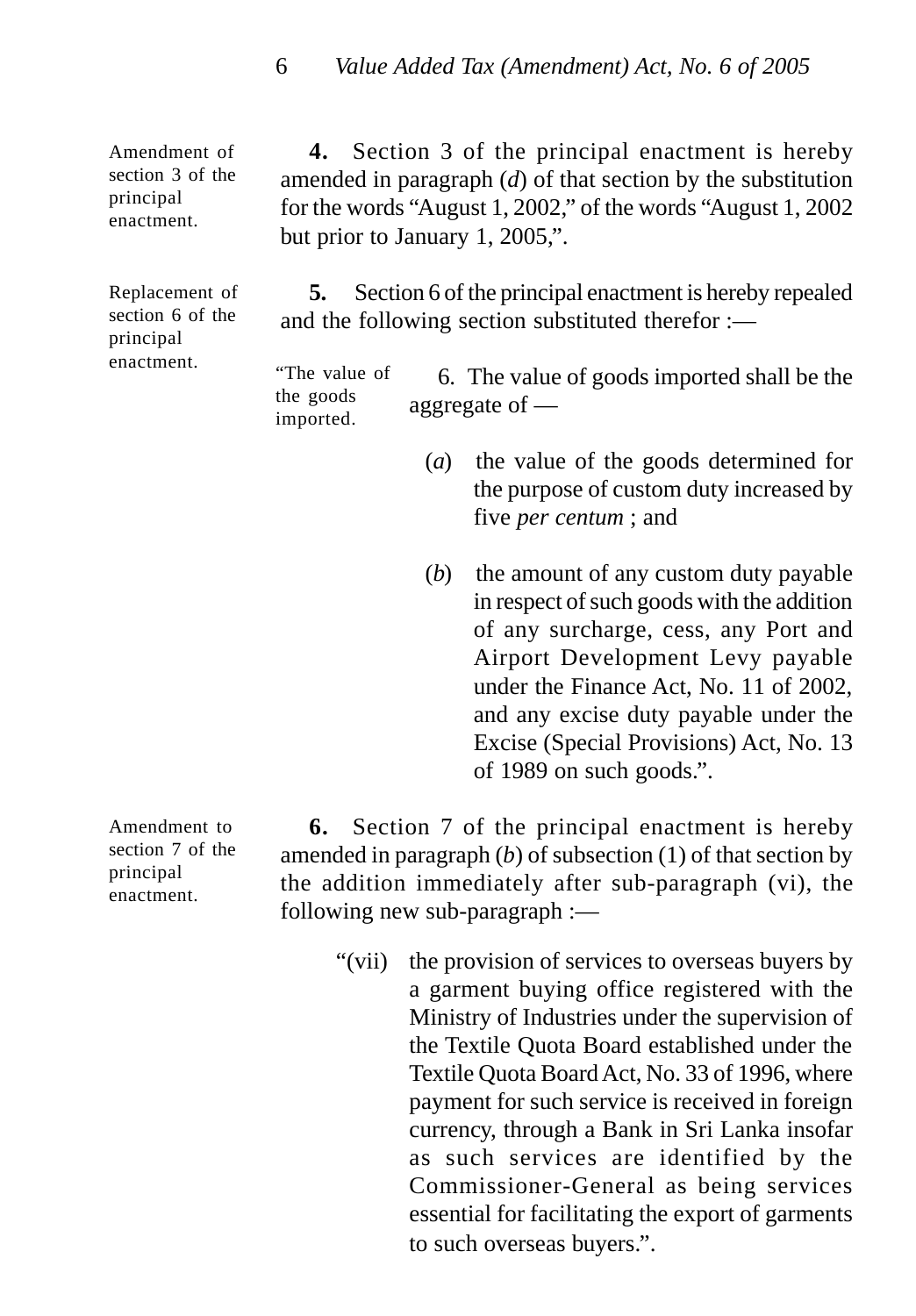**7.** Section 20 of the principal enactment is hereby amended in subsection (6) of that section as follows :—

- (1) by the re-numbering of that subsection as paragraph (*a*) of that subsection ;
- (2) in the re-numbered paragraph  $(a)$  by the substitution for the words "under this subsection" of the words "under this paragraph;";
- (3) by the addition, immediately after the re-numbered subsection (6) (*a*) of that subsection of the following new paragraph :—

"(*b*) Notwithstanding the provisions of subsection (2), though Value Added Tax is deferred, there shall be issued by every registered person, on supplies made under paragraphs (*a*) or (*c*) of subsection (2) of section 2, a tax invoice along with the Value Added Tax component shown as 'Suspended Value Added Tax' . An invoice issued under this paragraph shall not be considered as a tax invoice for the purposes of this Act.".

**8.** Section 21 of the principal enactment is hereby amended in subsection (1) of that section by the substitution for the words "before the expiry" of the words "not later than the twentieth day of the month after the expiry of each taxable period".

**9.** Section 22 of the principal enactment is hereby amended in subsection (3) of that section by the addition immediately after the second proviso to that subsection of the following :—

> "Provided further, that any person who accounts for the output tax at the rate of five *per centum* shall not be entitled to deduct any input tax in relation to such supply other than in the case of a motor vehicle used for purposes of transportation of machinery for production :

Amendment of section 20 of the principal enactment.

Amendment of section 21 of the principal enactment.

Amendment of section 22 of the principal enactment.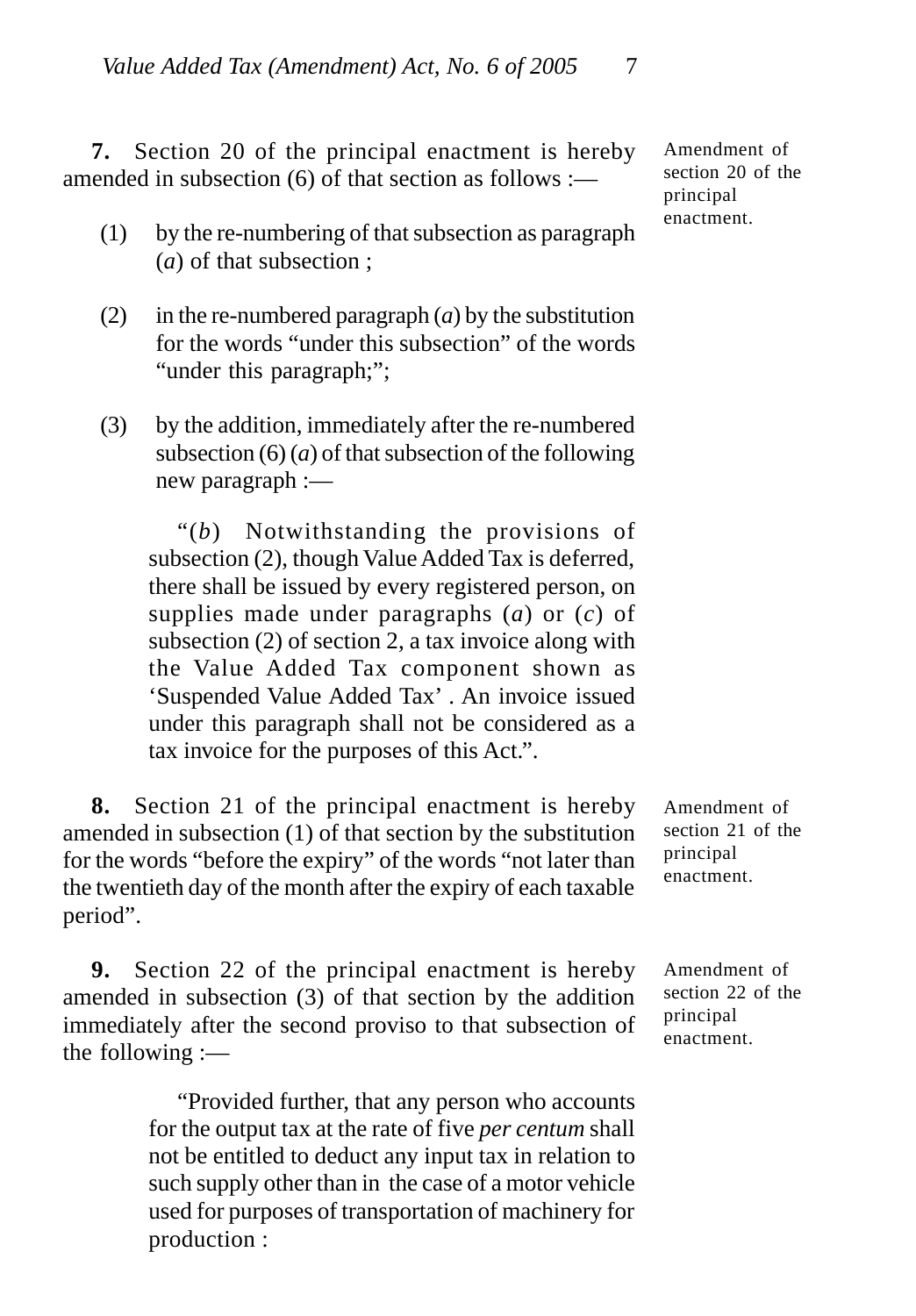Provided further, any input tax paid at the rate of eighteen *per centum* by any person which is allowable under this Act shall be restricted to fifteen *per centum*.".

**10.** Section 25c of the principal enactment is hereby amended in subsection (5) of that section as follows :—

- (1) in sub-paragraph (ii) of paragraph (*g*) of that subsection, by the substitution for the words and figures "on or after January 1, 2004" of the words and figures "on or after January 1, 2004 and ending prior to January 1, 2005";
- (2) by the insertion immediately after paragraph (*g*) thereof of the following new paragraph :—
	- "(*gg*) for the taxable period commencing on or after January 1, 2005, the profits or income arising to any person from the sale of company shares owned by such person or to any person who is instrumental in the purchase and sale of such shares by other persons, other than such profits and income arising to any "specified institution" within the meaning of this Chapter or a person not registered with the Central Bank of Sri Lanka, but providing services similar to such services provided by a finance company ;".

Amendment of section 26 of the principal enactment.

**11.** Section 26 of the principal enactment is hereby amended in subsection (1) of that section by the substitution for the words "fifteenth day of the month" of the words "twentieth day of the month".

Amendment of section 25c of the principal enactment.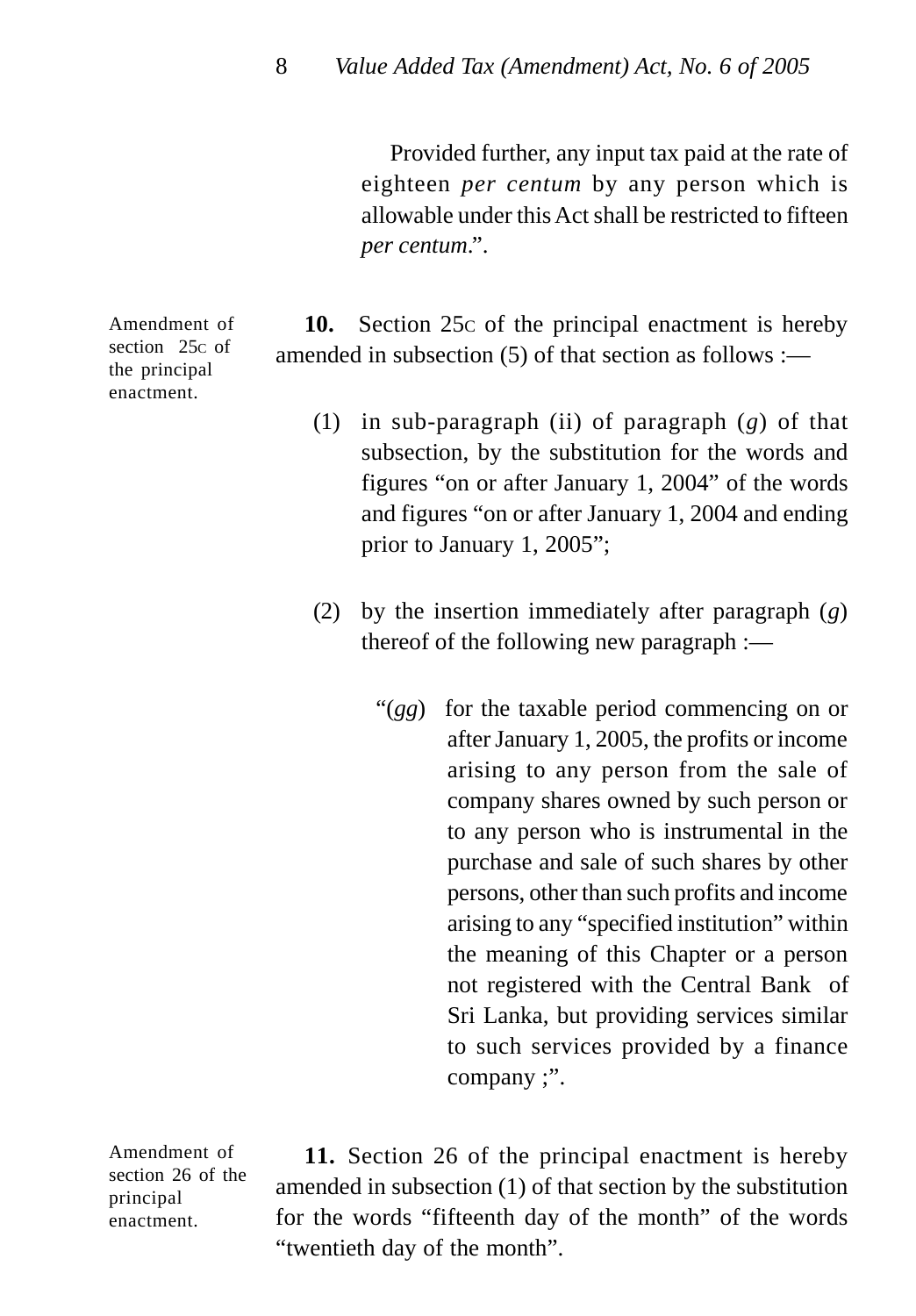**12.** Section 76 of the principal enactment is hereby amended in subsection (1) of that section as follows :—

- (1) in the second proviso to that subsection by the substitution for the words "wholly and exhaustively in making exempt supplies,"of the words "wholly and exclusively in making exempt supplies,";
- (2) by the substitution for the words "taxable supplies." of the following :—

"taxable supplies :

Provided further that where any goods or services that are acquired have been used in making a taxable supply and any input tax has been claimed and allowed, then any portion of such input tax allowed, which is attributable to an exempt supply at the point if any, if such supply subsequently becomes an exempt supply, except in the case of providing leasing facilities for three wheelers, then notwithstanding the provisions of section 22, be disallowed within the taxable period in which such taxable supply becomes an exempt supply.".

**13.** The First Schedule of the principal enactment is hereby amended in Part II thereof as follows :-

- (1) in item (i), of Part II (*a*), by the substitution for the words "fresh coconut, green leaf," of the words "fresh coconut, tea including green leaf,";
- (2) in item (iv), of Part II (*a*), by the substitution for the words "aircrafts, helicopters, pearls, diamonds, natural or synthetic, precious or semi precious stones, diamond powder, precious metal, metals clad with precious metals, gold coins and" of the words "aircrafts, helicopters and";
- (3) in item (x), of Part II (*a*), by the substitution for the words and figures "(effective from 01.07.2004)."of the words and figures "(effective from  $01.07.2004$ ;";

Amendment of the First Schedule of the principal enactment.

Amendment of section 76 of the principal enactment.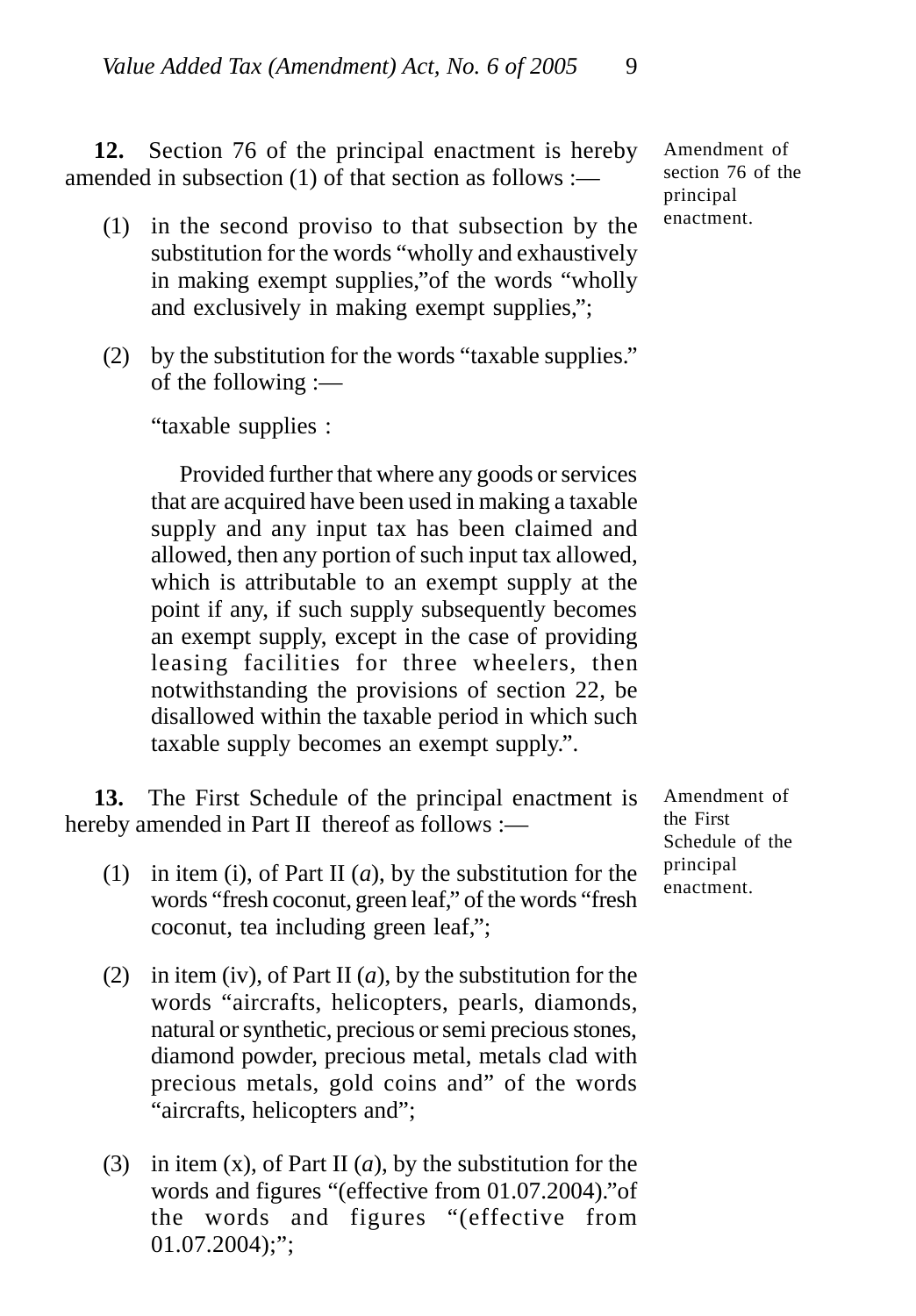- (4) by the addition immediately after item  $(x)$  of Part II  $(a)$ , of the following new item :—
	- "(xi) agricultural seeds, agricultural plants, shrimp feed inclusive of prawn feed and animal feed but excluding poultry feed";
- (5) in item (ii) of Part II (*b*), by the substitution for the words and figures "prior to January 1, 2004;" of the words and figures "prior to January 1, 2004 and the provision of leasing facilities for three wheelers on any lease rental payable on the leasing facility for three wheelers on or after January 1, 2005;";
- (6) in item (iii) of Part II (*b*), by the substitution for the words and figures "(Chapter 2005) per month;" of the words and figures "(Chapter 2005) per month and electricity through alternate energy projects other than energy through hydro-power or thermal power;";
- (7) by the addition immediately after item (viii) of Part II (*c*), of the following new items:—
	- "(ix) goods to any project approved by the Commissioner-General, as having a capital investment of not less than rupees one hundred million which are considered as project related capital goods, other than the goods in the negative list published by the Secretary to the Treasury, during the project implementation period which shall not exceed three years from the commencement of the project, provided that such project makes taxable supplies upon the completion of the project (effective from 1.1.2005);
		- (x) samples of garments for business purposes by any garment buying office in Sri Lanka registered with the Textile Quota Board established under the Textile Quota Board Act, No. 33 of 1996, so long as such item is not sold;";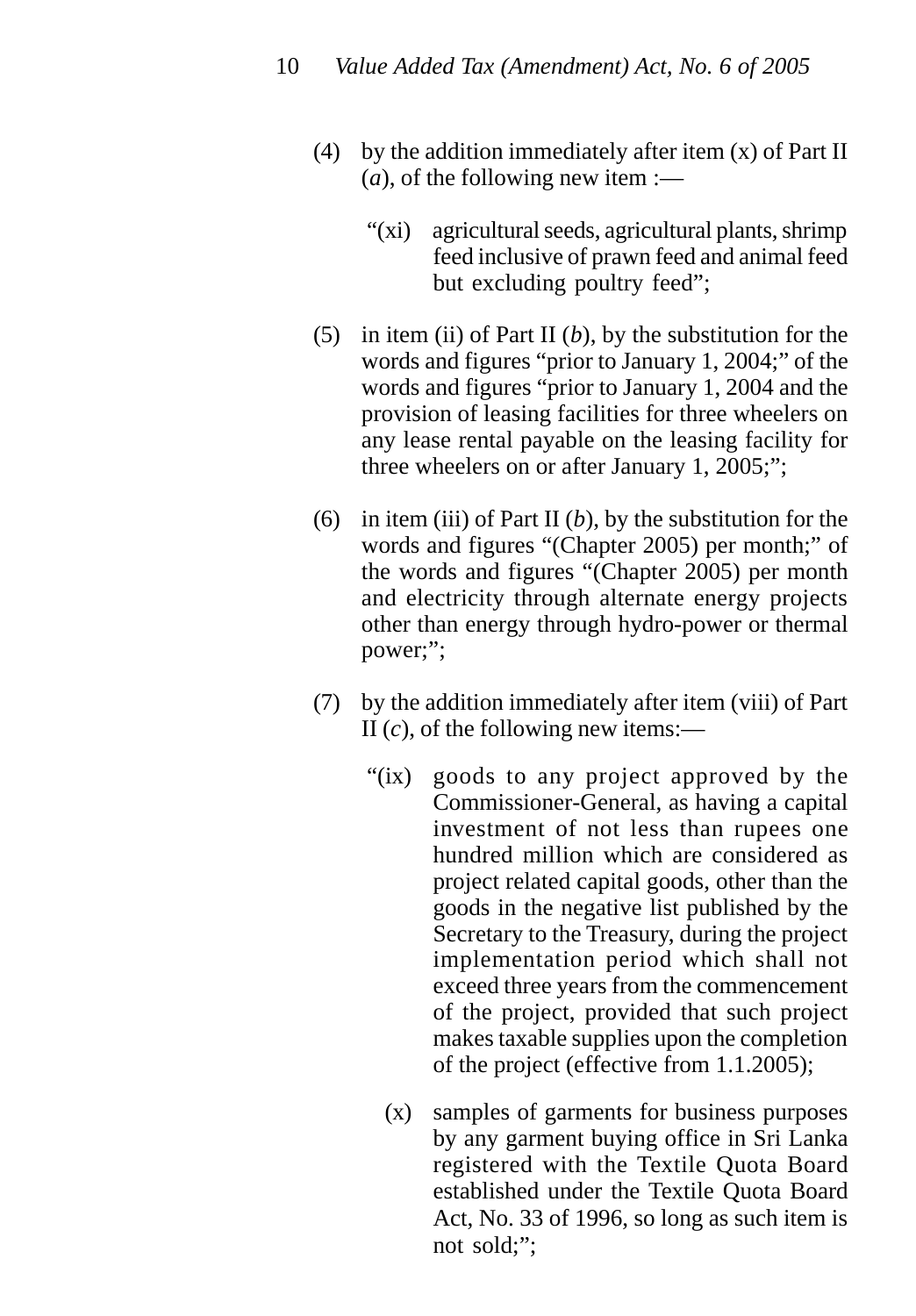- (8) by the addition immediately after Part II (*d*) of the following :—
	- "(*e*) the supply of locally manufactured goods to duty free shops for payment in foreign currency.".

**14.** The following new Schedules are hereby inserted immediately after the Second Schedule of the principal enactment and shall have effect as the Third Schedule and the Fourth Schedule of that enactment :—

Insertion of a new Third Schedule and Fourth Schedule in the principal enactment.

#### " THIRD SCHEDULE (Section 2)

## BASIC RATE

The supply or import of—

- (i) sugar;
- (ii) dhal;
- (iii) potatoes;
- (iv) onions;
- (v) dried fish;
- (vi) milk powder other than infant milk powder;
- (vii) chillies.

The import or supply of goods referred to in items (i) and (ii) of this Scheldule shall be deemed for all purposes to have been exempt from Value Added Tax from October 1, 2004 to November 18, 2004.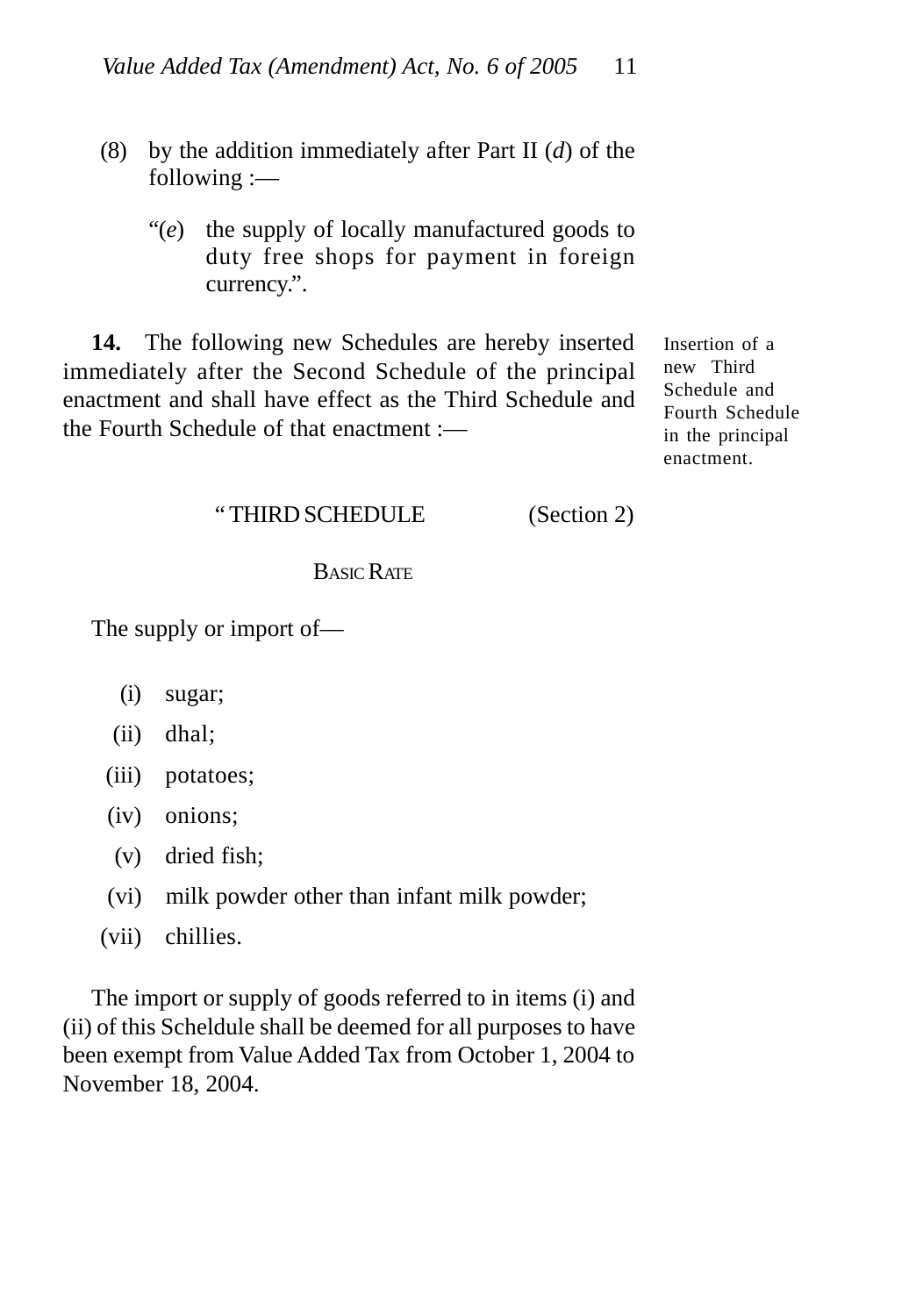### FOURTH SCHEDULE (Section 2)

#### LUXURY RATE

- (*a*) The supply and import of
	- (i) air conditioning machines;
	- (ii) refrigerators;
	- (iii) dishwashing machines;
	- (iv) washing machines;
	- (v) vacuum cleaners/floor polishers;
	- (vi) kitchen waste disposers;
	- (vii) food grinders and mixers;
	- (viii) ovens and cookers;
		- (ix) hair dryers/hair dressing equipment;
		- (x) video player (VCD, DVD);
		- (xi) cameras;
	- (xii) radio, casette and Music systems;
	- (xiii) television;
	- (xiv) motor vehicles, other than motor cycles, bicycles, three wheelers and passenger transport buses, lorries, trucks and any other vehicle used for the transport of goods ;
		- (xv) watches/clocks;
	- (xvi) musical instruments;
	- (xvii) equipment for games;
	- (xviii) jewellery;
		- (xix) aerated water;
		- (xx) liquor;
- (*b*) the supply of services by hotels, guest houses, restaurants or similar institution so far as such services are provided for wedding receptions and other receptions, other than professional conferences, seminars or similar events and also including the hiring of halls for such receptions.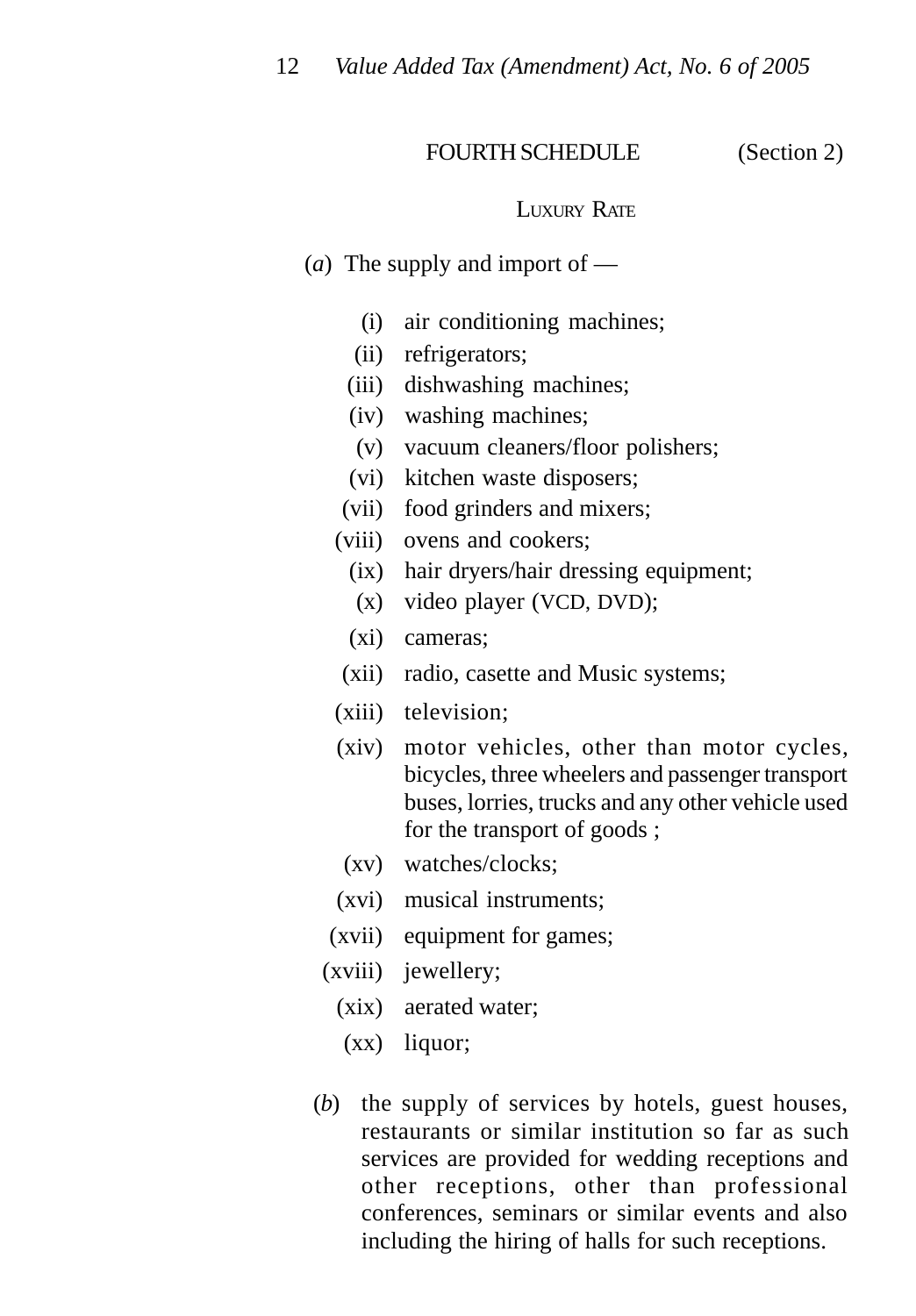**15.** The amendment made to—

Retrospective effect.

- (*a*) section 2(3) (*f*) of the principal enactment by section 2 of this Act shall for all purposes be deemed to have come into force on January 1, 2005;
- (*b*) section 6 of the principal enactment by section 5 of this Act shall be deemed for all purposes to have come into force on January 1, 2005;
- (*c*) section 21 of the principal enactment by section 8 of this Act shall be deemed for all purposes to have come into force on January 1, 2005;
- (*d*) section 22 of the principal enactment
	- (i) by the first proviso to section 9 of this Act shall for all purposes be deemed to have come into force on November 18, 2004;
	- (ii) by the second proviso to section 9 of this Act shall for all purposes be deemed to have come into force on January 1, 2005 ;
- (*e*) section 26 of the principal enactment by section 11 of this Act shall be deemed for all purposes to have come into force on January 1, 2005 ;
- (*f*) the third proviso to section 76 of the principal enactment by section 11 of this Act shall be deemed for all purposes to have come into force on January 1, 2005.

**16** Section 22 of Act, No. 13 of 2004 is hereby amended in paragraph  $(v)$  of item  $(1)$  thereof by the substitution for the words and figures "October 17, 2003" of the words and figures "September 17, 2003".

Amendment of section 22 of Act, No. 13 of 2004.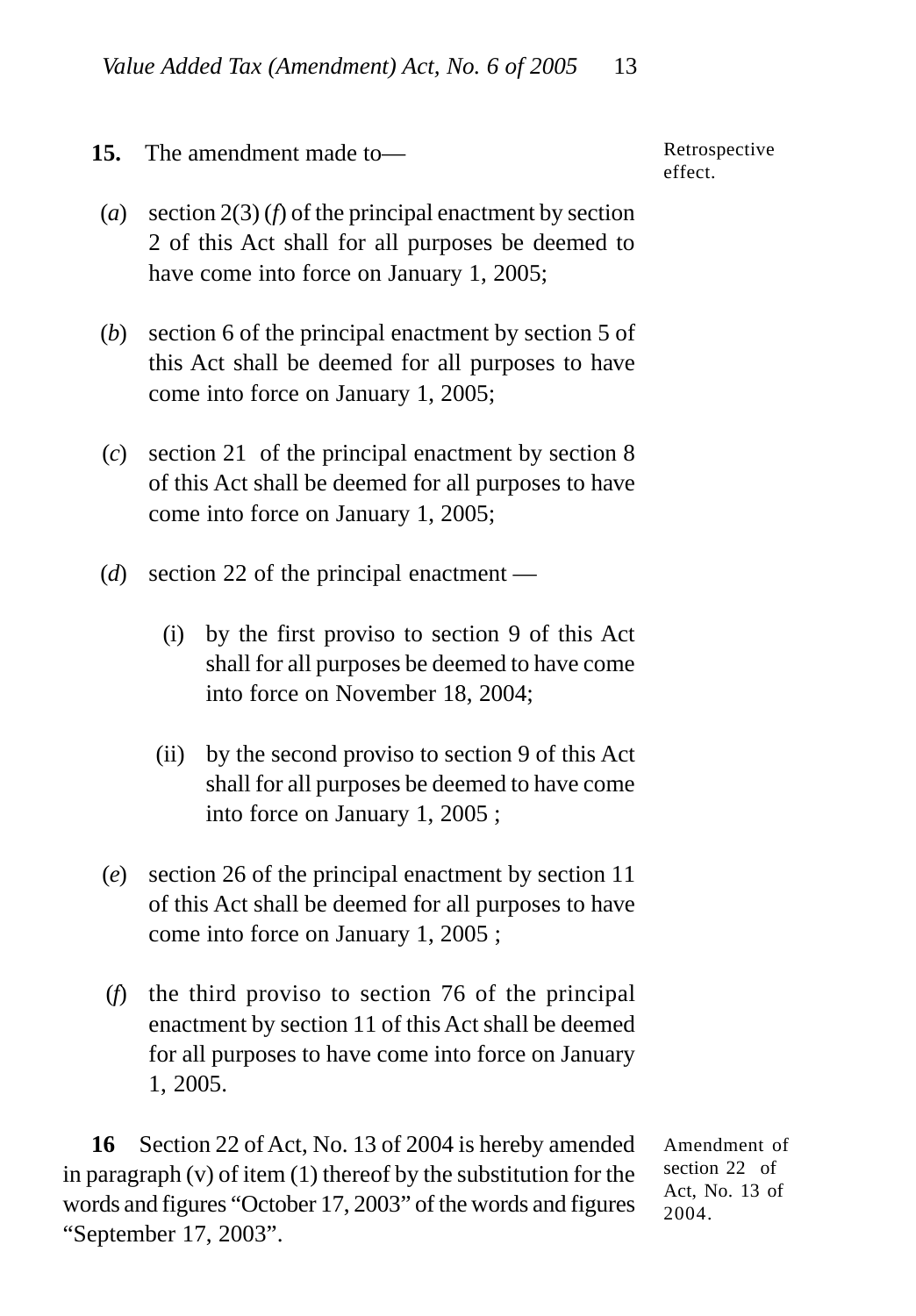Indemnity.

**17.** Any person who collects the value added tax as provided for in this Act, during the period commencing November 19, 2004 and ending on December 31, 2004, and for the peirod commencing on January 1, 2005 and ending on the date of the coming into operation of this Act, shall be deemed to have acted with due authority and such collection shall be deemed for all purposes to have been, and to be, validly made and such person is hereby indemnified against all actions civil or criminal, in respect of such collection.

Sinhala text to prevail in case of inconsistency.

**18.** In the event of any inconsistency between the Sinhala and Tamil texts of this Act, the Sinhala text shall prevail.